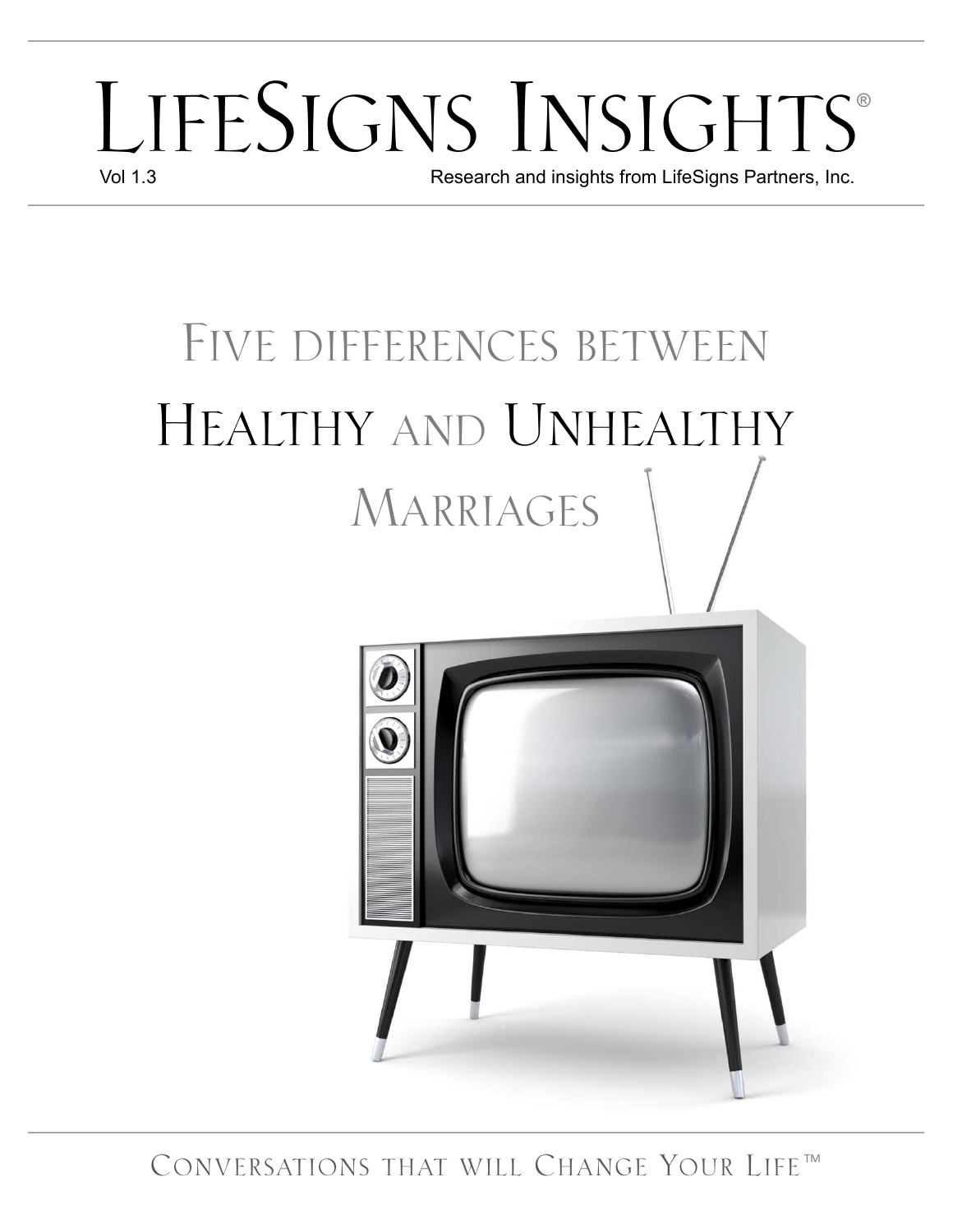## LIFESIGNS INSIGHT

Research and insights from LifeSigns Partners, Inc.

### FIVE KEY DIFFERENCES BETWEEN HEALTHY AND UNHEALTHY MARRIAGES

#### **What's different about a healthy marriage?**

And more importantly, what can you do to strengthen your marriage for the long run?

We compared LifeSigns data from thousands of marriages and found five major differences. We've listed them in order, from the smallest difference to the largest difference.



#### **Difference #1 – People in healthy marriages have strong non-marital relationships.**

People with in the strongest marriages are 43% more likely to say they currently have non-marital relationships that feel safe where they can "go deep" and "talk about real life." Specifically, they have relationships where it's possible to "be yourself without having to fake it or pretend everything is fine."

No spouse, no matter how delightful and supportive, can meet all of your emotional needs. God created you to live in community, and He often uses relationships *outside* of your marriage to help you learn and grow. That's why isolating from others, especially when you're struggling in marriage, only makes matters worse. The more you feel like you have nowhere to turn—and that no one can relate—the deeper you'll sink into the pit of isolation. It's a vicious cycle.

#### **Difference #2 – People in healthy marriages have a "best friend."**

Proverbs says, "A friend loves at all times, and a brother is born for a time of adversity" (Proverbs 17:17). And who hasn't experienced "times of adversity" in marriage?

Couples in the strongest marriages we measured are 67% more likely to say they have a "best friend" than those in the group of weakest marriages. In LifeSigns, we describe a best friend as "someone you can call at midnight, who asks you the tough questions, laughs at your jokes, pays for lunch, and would tell you about a blind spot."

You need someone, of the same sex, who will listen to your tale of woe, point you back to Jesus, and still love you in the morning.

#### **Difference #3 – People in healthy marriages are also in a healthy small group.**

We're not just talking about any small group. They key factor here is a healthy small group. People with the strongest marriages are 140% more likely to be in a healthy small group. Said differently, they're more than twice as likely to be in a small group that is safe, intimate, and deeply committed to doing life together.

If you've spent much time in a small group, you know it's filled with people whose marriages are imperfect too. That alone can be encouraging. Believe it nor not, your marriage struggles are not unique. Others are struggling too.